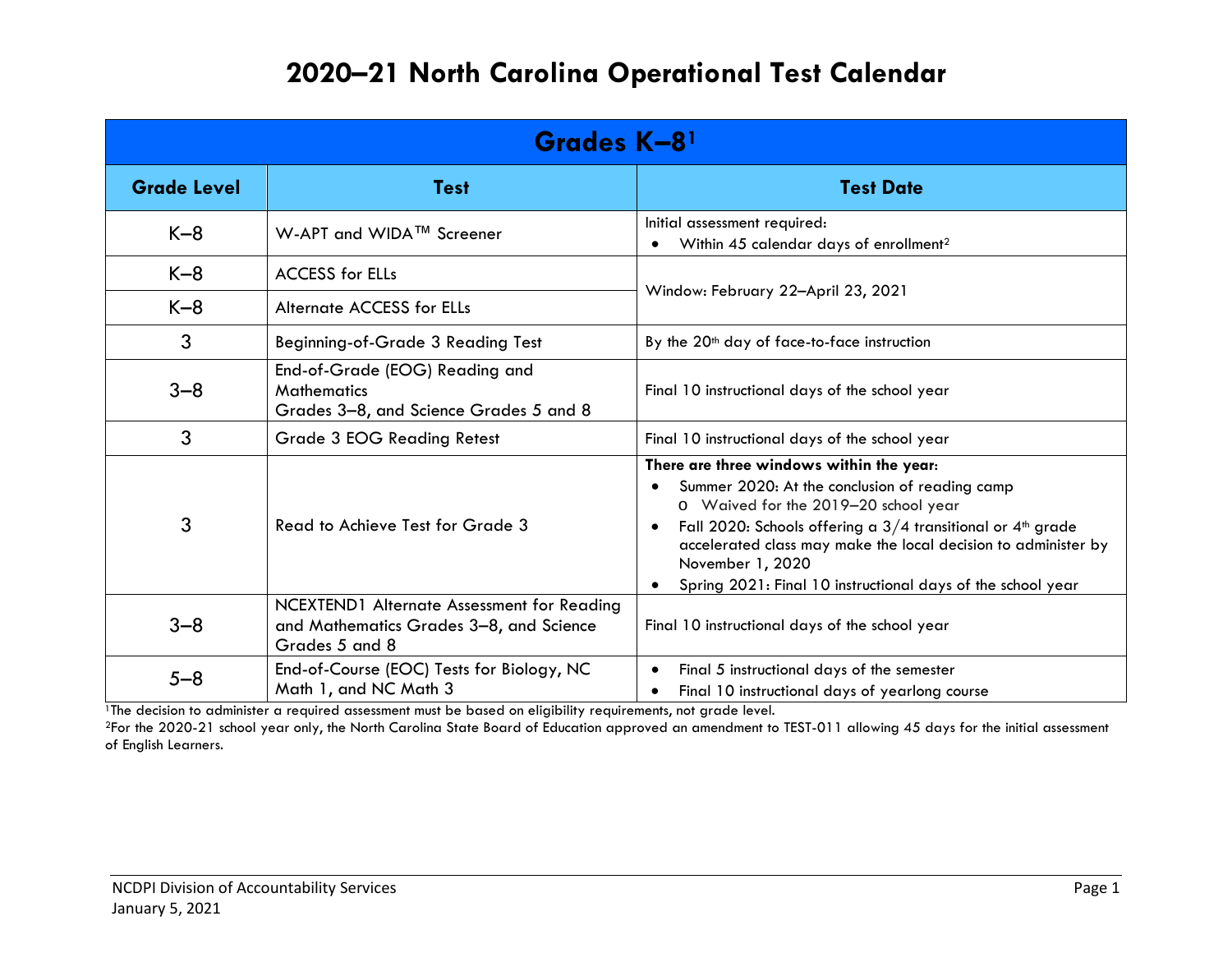| Grades 9-12 <sup>1</sup> |                                                                                      |                                                                                                                                                                     |  |  |
|--------------------------|--------------------------------------------------------------------------------------|---------------------------------------------------------------------------------------------------------------------------------------------------------------------|--|--|
| <b>Grade Level</b>       | <b>Test</b>                                                                          | <b>Test Date</b>                                                                                                                                                    |  |  |
| $9 - 12$                 | WIDA™ Screener                                                                       | Initial assessment required:<br>• Within 45 calendar days of enrollment <sup>2</sup>                                                                                |  |  |
| $9 - 12$                 | Credit by Demonstrated Mastery (CDM) Phase 1<br>Assessments                          | • Summer 2020: July 20-31<br>· Fall 2020: September 17-October 14<br>• Spring 2021: February 15-March 12<br>• Summer 2021: July 19-30                               |  |  |
| $9 - 12$                 | End-of-Course (EOC) Tests for Biology, English II,<br>NC Math 1, and NC Math 3       | • Final 5 instructional days of the semester<br>• Final 10 instructional days of yearlong course<br>• Final 5 instructional days of the summer school course        |  |  |
| $9 - 12$                 | <b>ACCESS for ELLs</b>                                                               | Window: February 22-April 23, 2021                                                                                                                                  |  |  |
| $9 - 12$                 | Alternate ACCESS for ELLs                                                            |                                                                                                                                                                     |  |  |
| $9 - 12$                 | <b>ACT WorkKeys</b>                                                                  | Fall 2020: November 16-December15<br>Spring 2021: February 16-May 28, 2021                                                                                          |  |  |
| 10                       | PreACT<br>(Paper Testing only)                                                       | October 12-May 14, 2021                                                                                                                                             |  |  |
| 10                       | <b>College and Career Readiness Alternate</b><br>Assessment (CCRAA) at Grade 10      |                                                                                                                                                                     |  |  |
| 10                       | NCEXTEND1 Alternate Assessment for English II,<br>Biology, and NC Math 1 at Grade 10 | Final 10 instructional days of the school year                                                                                                                      |  |  |
| 11                       | <b>ACT without Writing - Standard Administration</b><br>(Paper Testing)              | • Test Date Option 1: February 23, 2021<br>• Test Date Option 2: March 9, 2021<br>• Test Date Option 3: March 23, 2021                                              |  |  |
| 11                       | ACT without Writing - Accommodations Windows<br>(Paper Testing)                      | • Test Window 1: February 23-26 and March 1-5, 2021<br>• Test Window 2: March 9-12 and March 15-19, 2021<br>· Test Window 3: March 23-26 and March 29-April 2, 2021 |  |  |

<sup>1</sup>The decision to administer a required assessment must be based on eligibility requirements, not grade level.

2For the 2020-21 school year only, the North Carolina State Board of Education approved an amendment to TEST-011 allowing 45 days for the initial assessment of English Learners.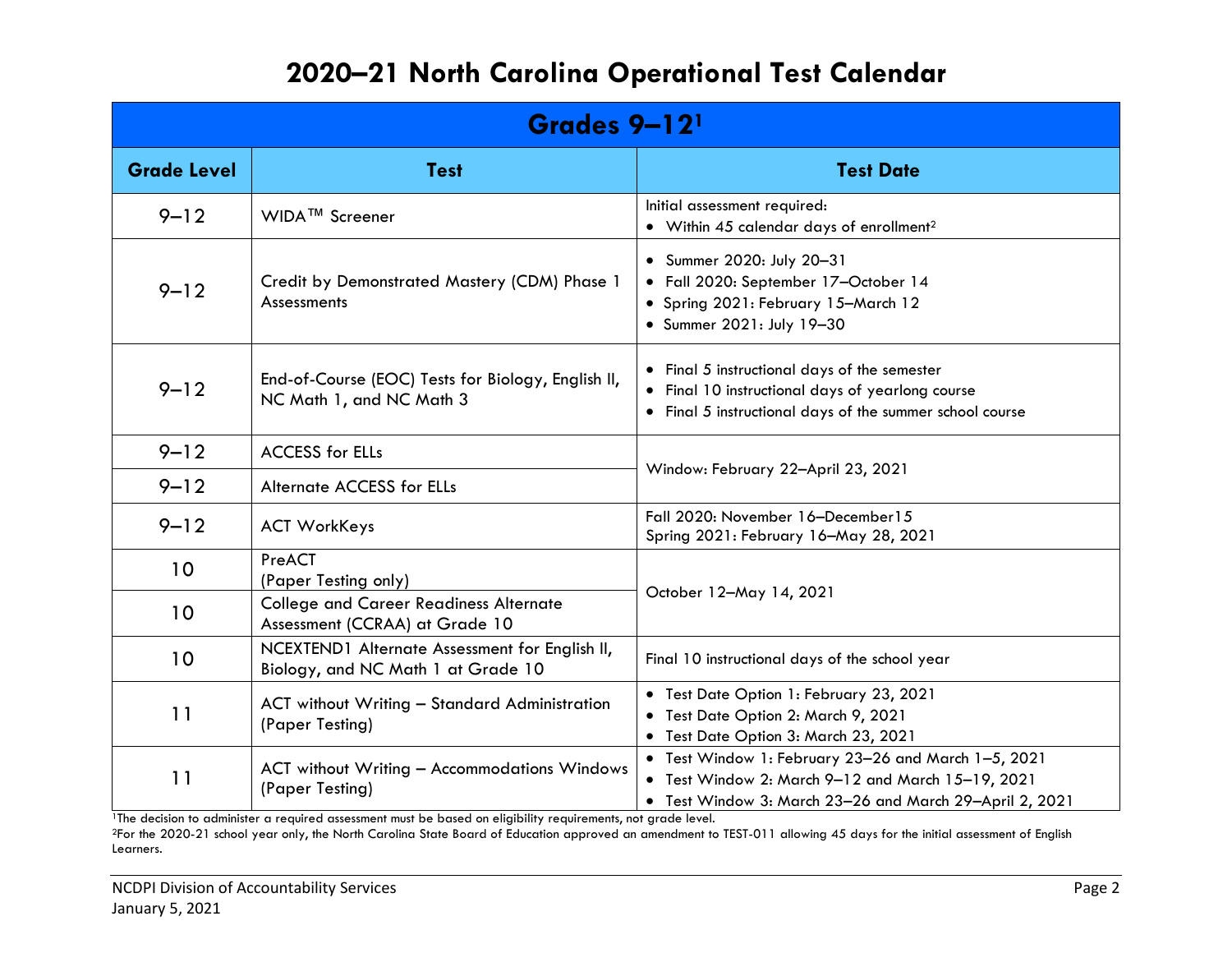| Grades 9-12 <sup>1</sup><br>(continued) |                                                                                            |                                                                                                                                                                     |  |  |
|-----------------------------------------|--------------------------------------------------------------------------------------------|---------------------------------------------------------------------------------------------------------------------------------------------------------------------|--|--|
| <b>Grade Level</b>                      | <b>Test</b>                                                                                | <b>Test Date</b>                                                                                                                                                    |  |  |
| 11                                      | ACT without Writing $-$<br><b>Online Testing, Standard &amp; Accommodations</b><br>Windows | • Test Window 1: February 23-25 and March 2-4, 2021<br>• Test Window 2: March 9-11 and March 16-18, 2021<br>• Test Window 3: March 23–25, March 30–April 1, 2021    |  |  |
| 11                                      | <b>College and Career Readiness Alternate</b><br>Assessment (CCRAA) at Grade 11            | • Test Window 1: February 23-26 and March 1-5, 2021<br>• Test Window 2: March 9-12 and March 15-19, 2021<br>• Test Window 3: March 23-26 and March 29-April 2, 2021 |  |  |
|                                         | NCEXTEND1 Alternate Assessment at Grade 11                                                 |                                                                                                                                                                     |  |  |

<sup>1</sup>The decision to administer a required assessment must be based on eligibility requirements, not grade level.

| <b>NAEP3</b>              |                                                             |                                        |  |  |
|---------------------------|-------------------------------------------------------------|----------------------------------------|--|--|
| <b>Grade</b><br>Level/Age | <b>Test</b>                                                 | <b>Test Date</b>                       |  |  |
| <b>Grades</b><br>4 & 8    | <b>NAEP Reading and Mathematics Assessment</b>              |                                        |  |  |
| Grade 8                   | NAEP Civics and U.S. History Assessment                     | NAEP testing will not occur in 2021;   |  |  |
| Grade 4                   | Progress in International Reading Literacy Study<br>(PIRLS) | testing has been rescheduled for 2022. |  |  |
| Age 15                    | Program for International Student Assessment<br>(PISA)      |                                        |  |  |

3Schools selected to participate in NAEP will be notified.